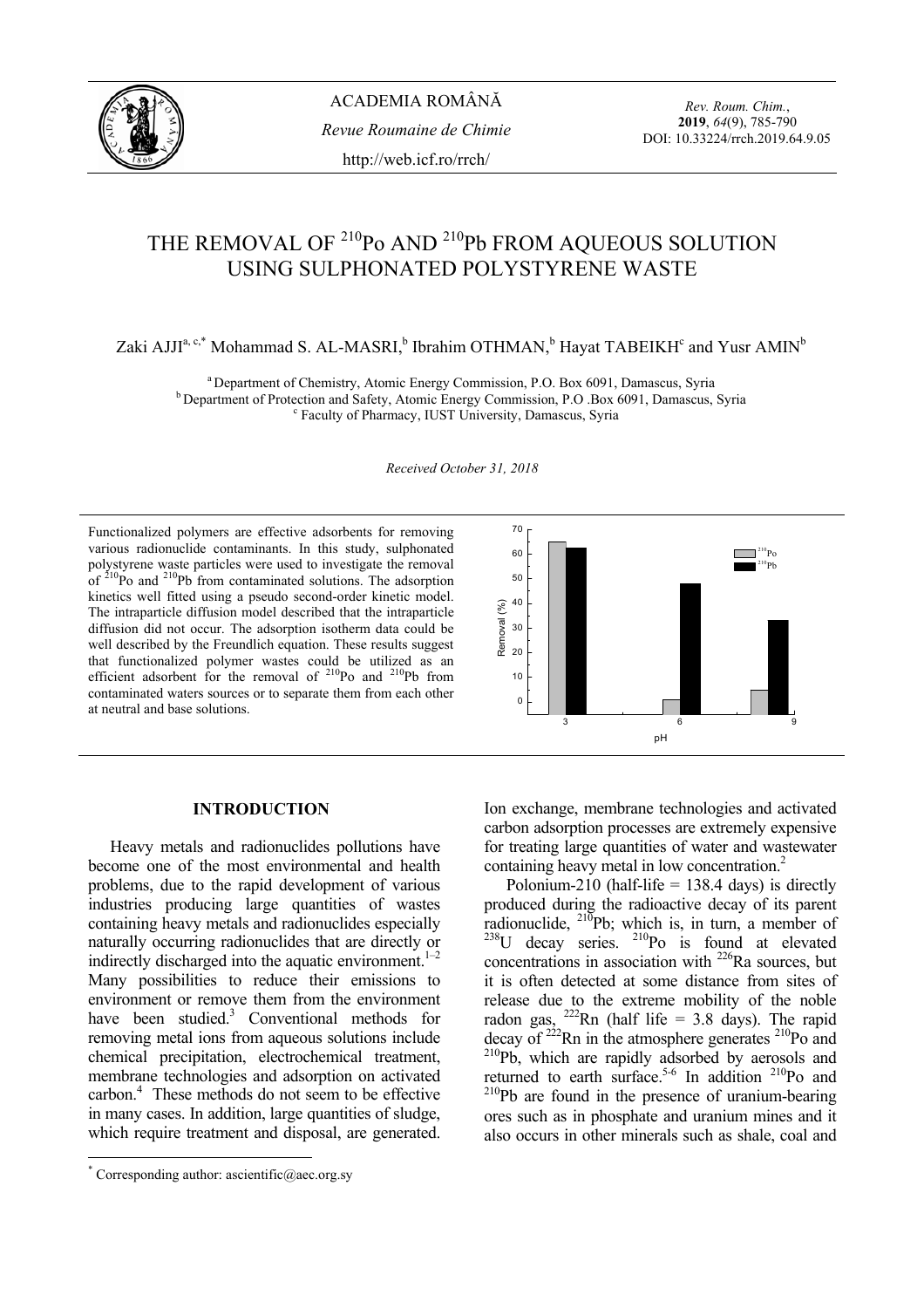industries products and wastes such as phosphate and the oil and gas industry.<sup>7–9</sup>

Global world production of plastics rose in the last decades from 204 M tone in 2002 to 288 M tone in 2012.<sup>10</sup> Polystyrene (PS) is one of the most six common types of plastics, and forms 7.3% of this production.<sup>11</sup> Polymer waste generally can be modified/ treated using different ways depending on the chemical structure of the backbone chain to obtain valuable raw materials, which would account for several applications. $12-18$ 

Functionalizing of the benzene ring in PS supports the formation of new polymer derivatives having different behaviour and applications.<sup>15</sup> The sulphonate group is one of these functional groups, and the sulphonation reaction has been studied by many researchers.<sup>19–25</sup>

The present work reports on the use of sulphonated expanded polystyrene waste for removing  $^{210}P_0$  and  $^{210}P_0$  from contaminated waters.

## **RESULTS AND DISCUSSION**

### **1. Chemical characteristics of the polymer**

Expanded polystyrene waste has been sulphonated using commercial sulphuric acid, and the yield of the sulphonation reaction have been reported previously with regards to different parameters.<sup>25</sup> Figure (1) shows the DSC thermogram of the used PS waste; the glass transition temperature (Tg) was determined from the second DSC run. The Tg of the used PS waste is equal to  $103.2$  °C. The endothermic process appeared in the first run corresponds to the decomposition of the polymer, and the onset point is  $391.2 \text{ °C}$ .



Fig. 1 – DSC thermogram of the used PS waste.



Fig. 2 – TGA thermogram of the used PS waste.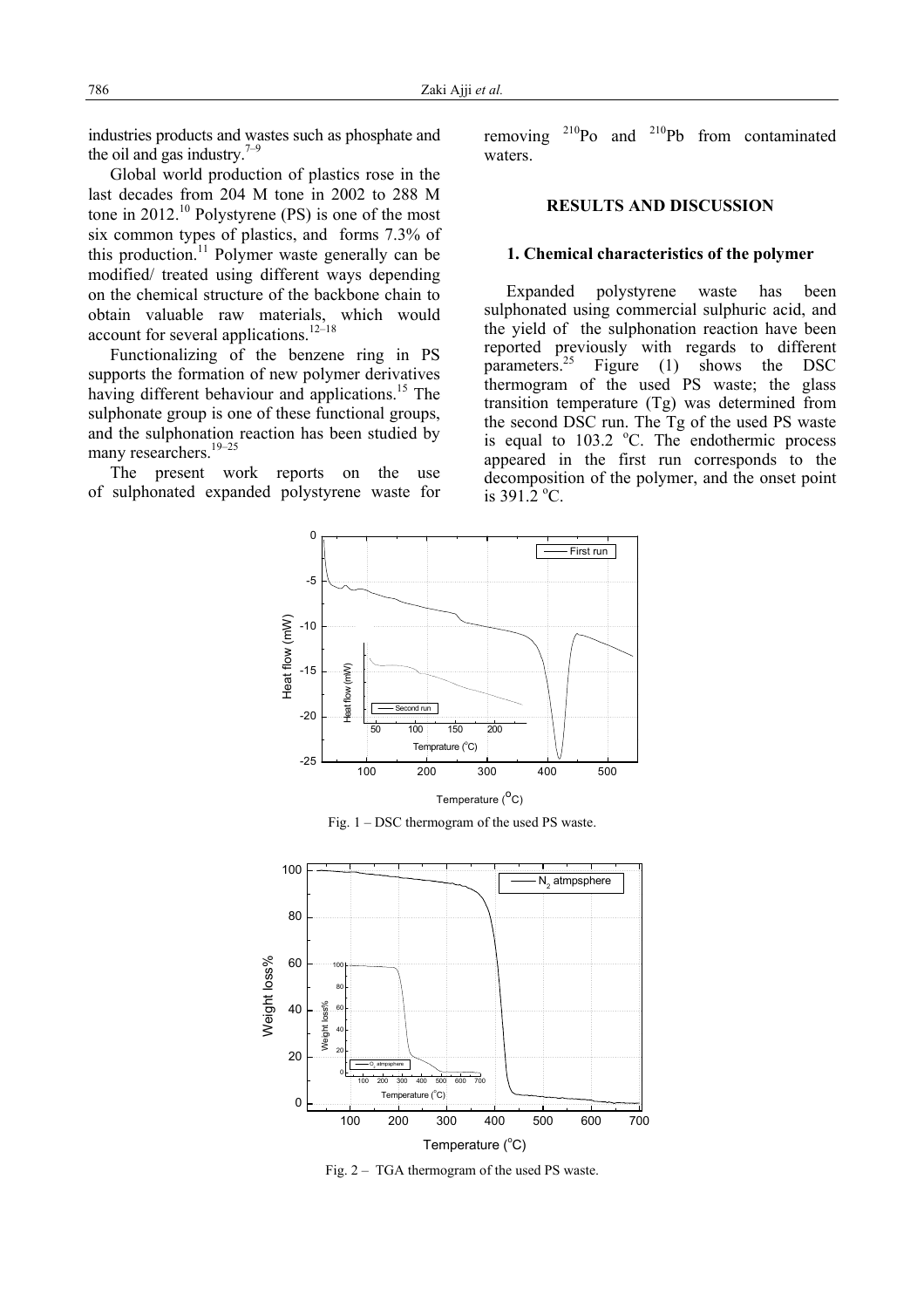

Fig. 3 – IR spectra of polystyrene (PS) and sulphonated polystyrene (SPS).

Figure (2) represents the TGA thermograms of the used PS waste under nitrogen and oxygen atmospheres. The onset of the decomposition temperature was determined, and it is  $394.2 \text{ °C}$ under the nitrogen atmosphere and 289.1 °C under the oxygen atmosphere. The presence of oxygen accelerates the decomposition process.

The sulphonation reaction was followed by Fourier Transform Infrared (FTIR) Spectroscopy. Figure 3 shows the FTIR spectra of polystyrene and sulphonated polystyrene, and changes in the structures of polystyrene via the sulphonation reaction could be deduced. These corresponded with the appearance of new absorption bands and the splitting of others, consistent with the presence of  $-SO<sub>3</sub>H$  group on the aromatic ring. New absorption bands at 3340, 1250, and  $1078$   $cm^{-1}$ were assigned to the stretching of the –OH in the - SO3H group and to the asymmetric and symmetric stretching of the O=S=O group respectively.

#### **2. Equilibrium studies on sorption**

## *2.1. Effect of agitation time and pH*

The effect of agitation time on the adsorption of  $210P<sub>Po</sub>$  and  $210P<sub>Po</sub>$  by the polymer was studied from 15 to 1440 min; it was found that the time required to reach sorption equilibrium is around 300 min at room temperature. Both radionuclides were adsorbed in acid medium, and the removal was more than 60% using the polymer samples no. 2 as an example. The increase in pH has led to a decrease in the removal of  $^{210}$ Po from 65% to 4% when the pH increased from 3 to 6. While  $^{210}Pb$ removal decreased from 63 to 50 when pH increased from 3 to 6 (Figure 4). This fact let suggest that these radionuclides could be separated from each other using the prepared sulphonated polymer at a pH value of 6 of the solution.



Fig.  $4$  – Effect of pH on <sup>210</sup>Po and <sup>210</sup>Pb removal onto polymer no 2.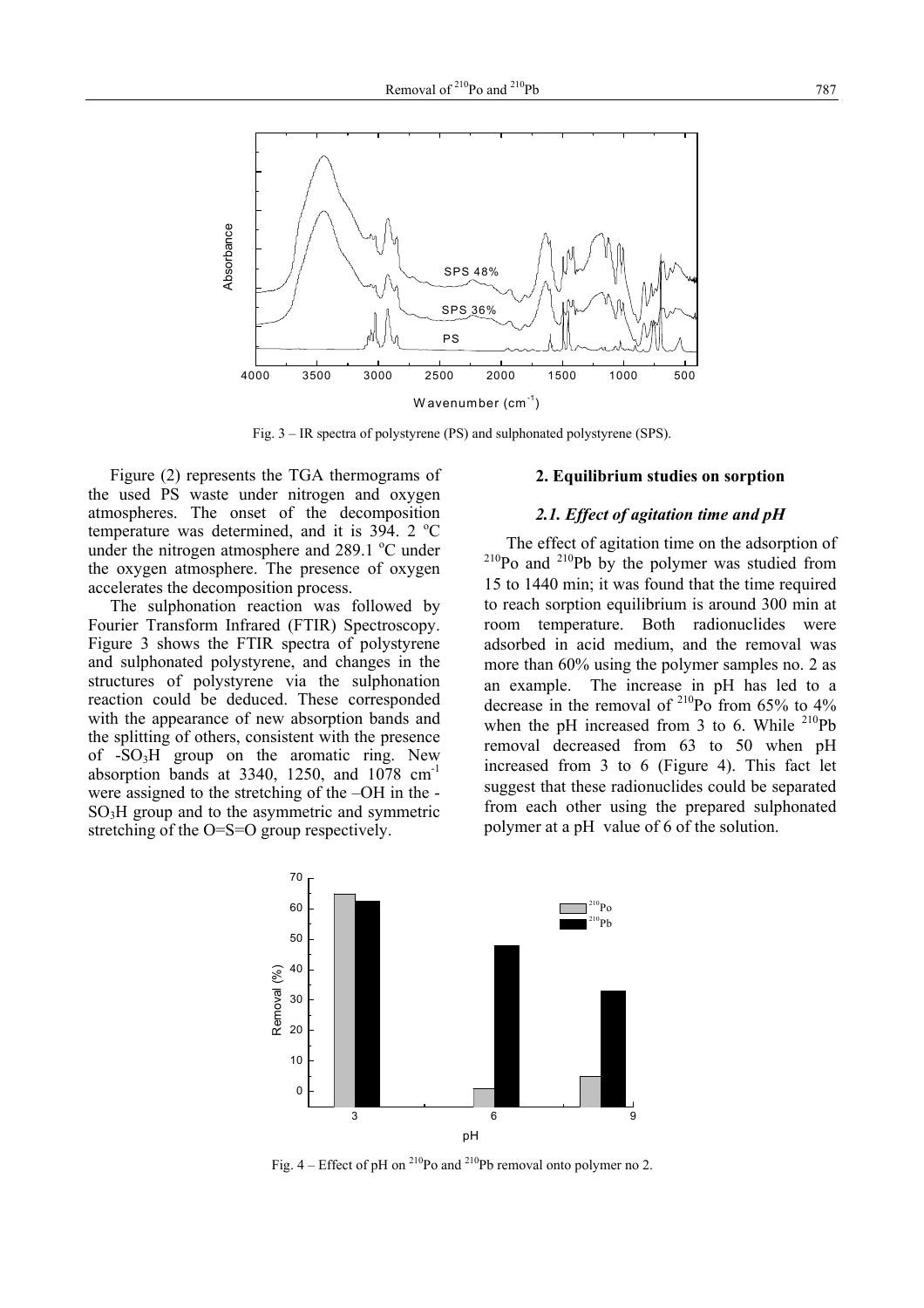Pseudo first-order adsorption kinetic model could not be applied for the resulted data. So the pseudo second-order adsorption parameters *qe* and *K* were determined by plotting  $t/q_t$  versus *t*. The coefficient of determination  $(R^2)$  for the pseudo second-order kinetic model fits are 1.00, these suggests that  $^{210}Po$  and  $^{210}Pb$  adsorption follow pseudo second-order kinetics and  $2^{10}Po^{+2}$  and  $^{210}Pb^{+2}$  ions were adsorbed onto the polymer surface via chemical interaction.

#### *2.2. Adsorption mechanisms*

A detailed understanding of adsorption mechanisms facilitates the determination of the rate-limiting step. This information can then be used to optimize the design of adsorbents and adsorption conditions. The overall rate of adsorption can be described by the following three steps: $^{26}$  (1) film or surface diffusion where the sorbate is transported from the bulk solution to the external surface of sorbent, (2) intraparticle or pore diffusion, where sorbate molecules move into the interior of sorbent particles, and (3) adsorption on the interior sites of the sorbent. Since the adsorption step is very rapid, it is assumed that it does not influence the overall kinetics. The overall rate of adsorption process, therefore, will be controlled by either surface diffusion or intraparticle diffusion. The Weber–Morris intraparticle diffusion model has often been used to determine if intraparticle diffusion is the ratelimiting step. $27,28$  According to this model, a plot of  $q_t$  versus  $\sqrt{t}$  should be linear if intraparticle diffusion is involved in the adsorption process and if the plot passes through the origin then intraparticle diffusion is the sole rate-limiting step. It has also been suggested that in instances when  $q_t$ versus  $\sqrt{t}$  is multi-linear two or more steps govern the adsorption process.<sup>27–28</sup> Given the nonlinearity of this plot for adsorption of  $2^{10}$ Po and  $210$ Pb on polymers particles no. 1, this suggests that intraparticle or pore diffusion adsorption did not occurr (Figure 5). While, given the linearity of this plot for adsorption of  $^{210}$ Po till 120 min and  $^{210}$ Pb till 300 min on polymers particles no. 2, this suggests that adsorption occurred in two phases (Figure 5). The initial steeper section represents surface or film diffusion. As the plot did not pass through the origin, intraparticle diffusion was not the only rate-limiting step.

## *2.3. Adsorption isotherms*

Adsorption of  $^{210}Po$  and  $^{210}Pb$  by polymers particles was modelled using the Langmuir and Freundlich isotherms with the quality of the fit assessed using the coefficient of determination. The plots of  $C_f / q$  versus  $C_f$  show that the adsorption of  $^{210}$ Po and  $^{210}$ Pb on the two polymers did not follow Langmuir isotherms.

The results show that the adsorption of  $^{210}Po$ and 210Pb on the two polymers followed Freundlich isotherms, where  $R^2$  values were more than 0.8. The Freundlich isotherm constants  $K_f$  and *n* are determined from the intercept and slope of a plot of log *q* versus log  $C_f$ . The slope of the isotherm (n) varied between 0.42 and 0.97 fulfilling the condition of  $0 \le n \le 1$  for favorable adsorption (Table 1). $^{29}$ 



Fig. 5 – Intraparticle diffusion plots for <sup>210</sup>Po and <sup>210</sup>Pb sorption onto polymers 1 and 2.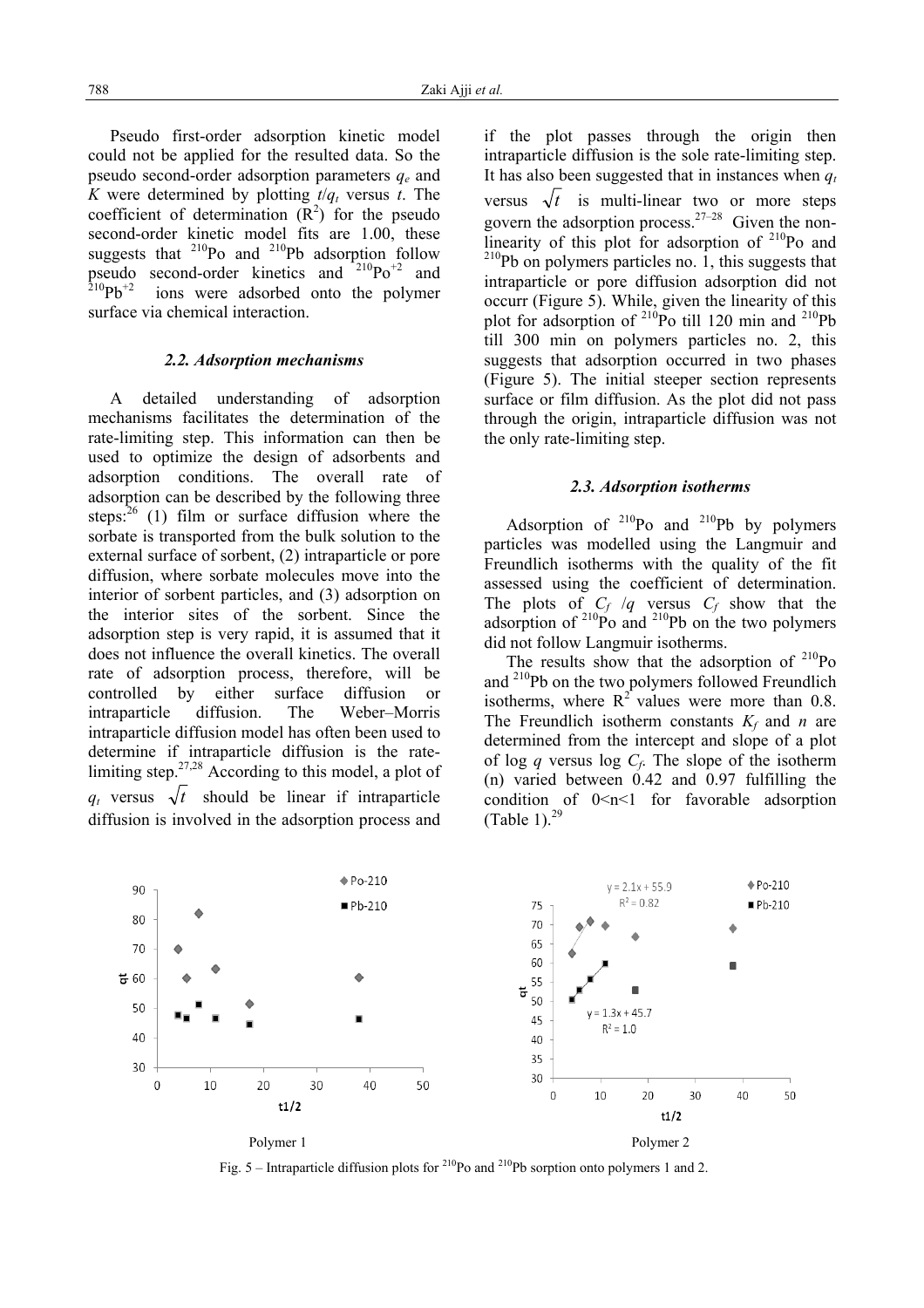| Freundlich isotherm parameters, and the kinetics constants for the adsorption of $^{210}$ Po and $^{210}$ Pb onto polymers |              |            |             |       |                                                  |                                 |       |
|----------------------------------------------------------------------------------------------------------------------------|--------------|------------|-------------|-------|--------------------------------------------------|---------------------------------|-------|
|                                                                                                                            | Model        | Freundlich |             |       | Pseudo-second order                              |                                 |       |
| Polymer<br>no.                                                                                                             | Radionuclide | $K_F$      | $\mathbf n$ | $R^2$ | $K_2$<br>(g Bq <sup>-1</sup> min <sup>-1</sup> ) | $q_e$<br>(Bq mg <sup>-1</sup> ) | $R^2$ |
|                                                                                                                            | $^{210}Po$   | 0.001      | 0.42        | 0.95  | 0.004                                            | 62.5                            | 1.00  |
|                                                                                                                            | $^{210}Pb$   | 1.3        | 0.97        | 0.98  | 0.034                                            | 47.6                            | 1.00  |
| 2                                                                                                                          | $^{210}Po$   | 1.1        | 0.79        | 0.81  | 0.010                                            | 71.4                            | 1.00  |
| 2                                                                                                                          | $^{210}Pb$   | 0.6        | 0.84        | 0.99  | 0.002                                            | 62.5                            | 1.00  |

*Table 1*

#### **EXPERIMENTAL PART**

#### **1. Materials**

Expanded polystyrene waste; commercial NaOH (*Niko Chem*, Volgograd, Russia); commercial sulphuric acid obtained from the Syrian Company for Production of Fertilizers.<sup>25</sup> HNO<sub>3</sub>(65%, EP) and HCl (37%, EP) were obtained from Merck company, Germany.  $H_2O_2$  (33%, EP) was obtained from Panreac.<sup>210</sup>Pb was provided by Laboratoire de Metrologie des Rayonnements Ionisants, France.

The polymer has been characterized using differential scanning calorimetry (DSC){Mettler instrument: type DSC20}, thermogravimetry (TGA) {Mettler instrument: type TG50}, and FTIR {Thermo Scientific Nicolet 6700 FT-IR Spectrometer ?.

#### **2. Adsorption kinetics**

Radioactive solutions were prepared by spiking 100 ml of distilled water with certain activities of  $^{210}Pb$  ( $^{210}Po$ ). The mixtures containing 1g of sorbent and 100 ml of radioactive solution were agitated on a shaking incubator at 150 rpm at 25°C. The activity concentrations used for these experiments were 500 Bq  $1^1$  for <sup>210</sup>Pb (<sup>210</sup>Po). After equilibrium, the sorbent materials were separated from the solution by filtration using 0.45 µm filters and the residual activity concentrations in the solution were analyzed. Radionuclide uptake q (Bq metal ion per g polymer) was determined. $\frac{3}{2}$ 

Parameters from two kinetic models, pseudo first-order<sup>31</sup> and pseudo second-order, $32$  were used to fit the experimental data and to examine the adsorption kinetics of  $^{210}$ Po and  $^{210}$ Pb uptake by the polymer. The pseudo first-order equation (Lagergren's equation) describes adsorption in solid–liquid systems based on the sorption capacity of the solids.<sup>33</sup> It is assumed that one Po or Pb ion is sorbed onto one sorption site on the polymer surface. $28$  The pseudo second-order rate expression has been applied for analyzing chemisorption kinetics from liquid solutions.  $28, 31, 34$ 

The intraparticle diffusion equation is expressed as:<sup>28</sup>

$$
q_i = K_i \sqrt{t} + C \tag{1}
$$

where  $K_i$  is the intraparticle diffusion rate constant (Bq  $g^{-1}$  min<sup>0.5</sup>) and *C* is the intercept.

#### **3. Adsorption isotherm models**

The equilibrium of a solute between the liquid and solid phases may be described by various models of sorption. In order to investigate the sorption capacity and isotherm, two equilibrium models have been used, namely, Langmuir and Freundlich. $35-36$ 

The Langmuir model is probably the best known and most widely applied sorption isotherm.<sup>35</sup> This model supposes a monolayer sorption with a homogeneous distribution of sorption sites and sorption energies, without interactions between the sorbed molecules. It has produced good agreement with a wide variety of experimental data.<sup>3</sup>

The Freundlich isotherm is applicable to both monolayer (chemisorption) and multilayer adsorption (physisorption) and is based on the assumption that the adsorbate adsorbs onto the heterogeneous surface of an adsorbent. The Freundlich isotherm is also more widely used but provides no information on the monolayer adsorption capacity, in contrast to the Langmuir model.<sup>29</sup>

#### **4. Effect of pH on radionuclide removal**

The pH of solution was adjusted at 3, 6 and 9 with  $(1 \text{ mol } 1^{-1})$  $NH<sub>4</sub>OH$  and (1 mol  $1^{-1}$ ) HCl, in 250 ml Erlenmeyer flasks. Each flask initially contained 1 g dry polymer, in 100 ml radionuclide solution and was shaken for 3 h at 25°C. The mixtures were filtered through 0.45 μm membrane filters, and then the residual metal concentration in the solution was analyzed.

#### **5. Analytical Methods**

The <sup>210</sup>Po was determined using the standard technique (the silver disc technique).  $37-3$ 

#### **CONCLUSIONS**

Functionalized Polymere wastes can be used as an effective adsorbent for removing  $^{210}$ Po and  $^{210}$ Pb from contaminated water sources or to separate them from each other. The pseudo second order kinetic model accurately described the adsorption